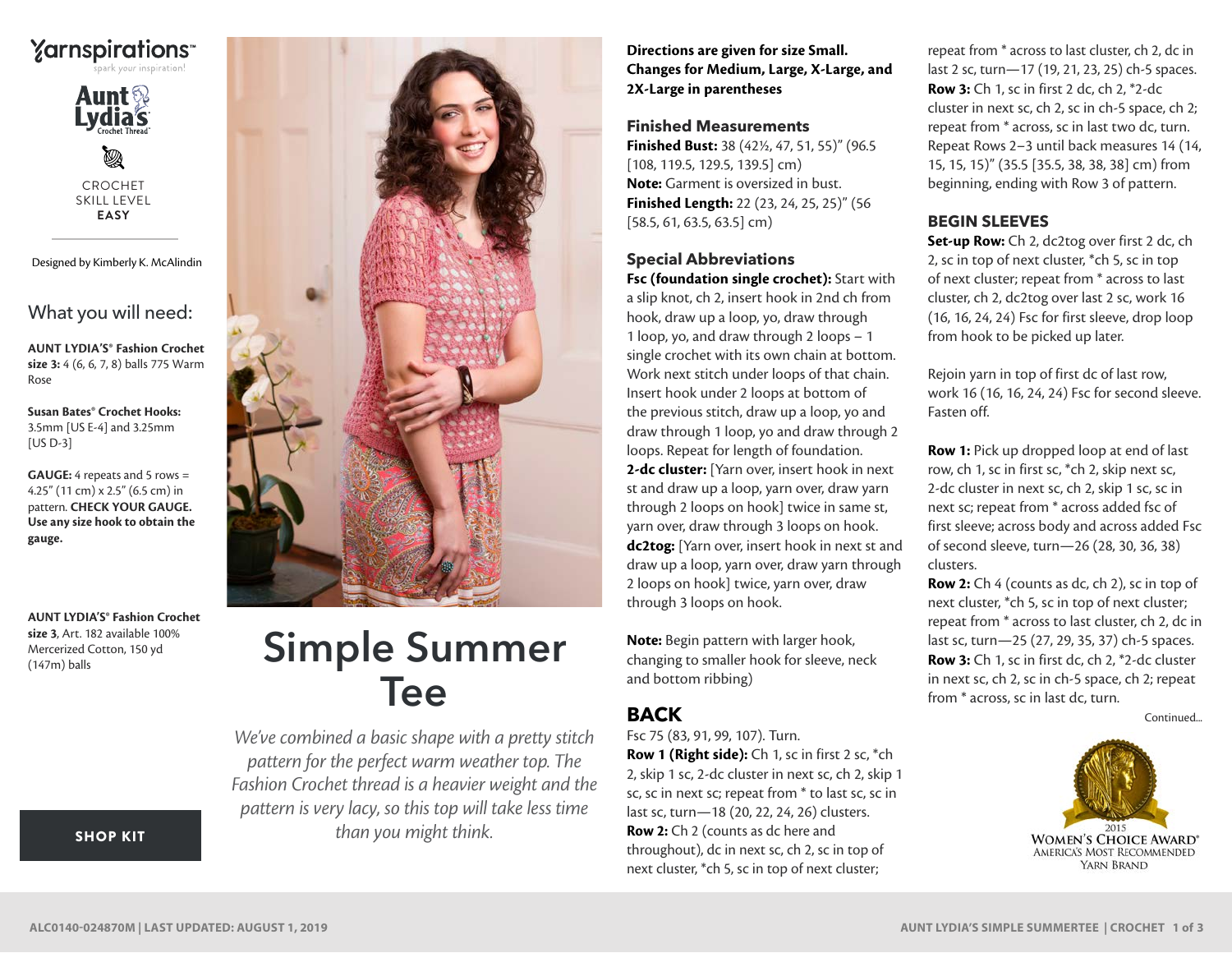

Repeat Rows 2–3 (5 [6, 6, 7, 7] times); then repeat Row 2 once.

#### **FIRST SIDE OF NECK**

**Row 1:** Ch 1, sc in first dc, ch 2, \*2-dc cluster in next sc, ch 2, sc in ch-5 space, ch 2; repeat from \* 8 (9, 9, 12, 13) times, sc in next ch-5 space, turn, leaving remaining sts unworked—9 (10, 10, 13, 14 clusters). **Row 2:** Ch 1, sc in first sc, 2 sc in each ch-2 space and sc in each cluster across to last sc, sc in last sc. Fasten off.

#### **SECOND SIDE OF NECK**

**Row 1:** With right side facing, skip 8 (8, 10, 10, 10) sc to the left of last st made in Row 1 of First Side of Neck, rejoin yarn in next ch-5 space, ch 1, sc in first ch-5 space, ch 2, \*2-dc cluster in next sc, ch 2, sc in ch-5 space, ch 2; repeat from \* across, sc in last dc, turn—9 (10, 10, 13, 14 clusters).

**Row 2:** Ch 1, sc in first sc, 2 sc in each ch-2 space and sc in each cluster across to last sc, sc in last sc. Fasten off.

## **FRONT**

Work same as Back through Row 3 of Sleeves. **Rows 4–6 (8, 6, 8, 8):** Repeat Rows 2–3 (1 [2, 1, 2, 2] times); then repeat Row 2 once.

## **LEFT FRONT**

**Row 1:** Ch 1, sc in first dc, \*ch 2, 2-dc cluster in next sc, ch 2, sc in ch-5 space; repeat from \* 11 (12, 13, 16, 17) times, turn—12 (13, 14, 17, 18) clusters.

**Row 2:** Ch 5, sc in top of 2-dc cluster, \*ch 5, sc in top of next cluster; repeat from \* across to last 2-dc cluster, ch 2, dc in last sc, turn— 12 (13, 14, 17, 18) ch-5 spaces. **Row 3:** Ch 1, sc in first dc, \*ch 2, 2-dc cluster in next sc, ch 2, sc in ch-5 space; repeat

from \* across to within last ch-5 space, turn, leaving remaining loop unworked—11 (12, 13, 16, 17) clusters. **Rows 4–9 (9, 11, 11, 11):** Repeat Rows 2–3 (2 [2, 3, 3, 3] times—9 (10, 10, 13, 14)

clusters. **Row 10 (10, 12, 12, 12):** Ch 1, sc in first sc,

2 sc in each ch-2 space and sc in each cluster across to last sc, sc in last sc. Fasten off.

#### **RIGHT FRONT**

**Row 1:** With right side facing, skip next ch-5 space to the left of last in made Row 1 of Left Front, rejoin yarn in next ch-5 space, ch 1, sc in same ch-5 space, ch 2, \*2-dc cluster in next sc, ch 2\*\*, sc in ch-5 space, ch 2; repeat from \* across, ending last repeat at \*\*, sc in last dc, turn—12 (13, 14, 17, 18) clusters.

**Row 2:** Ch 4 (counts as dc, ch 2), sc in top of next 2-dc cluster, \*ch 5, sc in top of next cluster; repeat from \* across to last cluster, ch 2, dc in last sc, turn.

**Row 3:** Ch 3, \*sc in next ch-5 space, ch 2, 2-dc cluster in next sc, ch 2; repeat from \* across, sc in last dc.

**Rows 4–9 (9, 11, 11, 11):** Repeat Rows 2–3 (2 [2, 3, 3, 3] times—9 (10, 10, 13, 14) clusters.

**Row 10 (10, 12, 12, 12):** Ch 1, sc in first sc, 2 sc in each ch-2 space and sc in each cluster across to last sc, sc in last sc. Fasten off. Sew shoulder and side seams.

## **SLEEVE RIBBING**

With right side facing, join yarn at underarm sleeve seam on edge of sleeve.

**Set-up Row:** Ch 4, sc evenly around sleeve edge, working 48 (54, 54, 60, 60) sc evenly spaced around; join with a slip st in first sc—48 (54, 54, 60, 60) sc.

**Row 1:** Sc in 2nd chain from hook and in next 2 ch, slip st in each of next 2 sc on Setup Row, turn—3 sc.

**Row 2:** Skip next 2 slip sts, sc in back loop of each sc across, turn. (3 sc)

**Row 3:** Ch 1, sc in back loop of each sc across, slip st in each of next 2 sc on Set-up Row, turn.

Repeat Rows 2–3 around sleeve edge. Fasten off, leaving a sewing length. Matching sts, sew last row to foundation ch of ribbing. Repeat Sleeve Ribbing around other Sleeve.

# **BOTTOM RIBBING**

With right side facing, join yarn at side seam on bottom edge of sweater, ch 6.

**Row 1:** Sc in 2nd ch from hook and in next 4 ch, slip st in each of next 2 sts on bottom edge sleeve, turn. (5 sc)

**Row 2:** Skip next 2 slip sts, sc in back loop of each sc across, turn. (5 sc)

**Row 3:** Ch 1, sc in back loop of each sc across, slip st in each of next 2 sts on bottom edge sleeve, turn.

Repeat Rows 2–3 around body. Fasten off, leaving a sewing length. Matching sts, sew last row to foundation ch of ribbing.

# **NECK RIBBING**

With right side facing, join yarn at left shoulder seam on neck edge.

**Set-up Row:** Ch 1, sc evenly around neck edge, working 4 sc in each ch-5 space, 4 sc in each ch-3 space and 2 sc in each row-end dc, join with a slip st in first sc—56 (64, 64, 88, 96) sc.

**Row 1:** Ch 6, sc in 2nd ch from hook and in next 2 ch, slip st in each of next 2 sts on Setup Row sleeve, turn. (5 sc)

**Row 2:** Skip next 2 slip sts, sc in back loop of each sc across, turn. (5 sc)

**Row 3:** Ch 1, sc in back loop of each sc across, slip st in each of next 2 sts on Set-up Row sleeve, turn. Repeat Rows 2–3 around body. Fasten off, leaving a sewing length. Matching sts, sew last row to foundation ch of ribbing. Weave in ends. Block garment.

## **ABBREVIATIONS**

**ch =** chain; **dc** = double crochet; **mm** = millimeters; **sc** = single crochet; **st(s)** = stitch (es); **yo** = yarn over; **\* or \*\*** = repeat whatever follows the \* or \*\* as indicated; **[ ]** = work directions in brackets the number of times specified.

*See diagram and schematic on next page...*